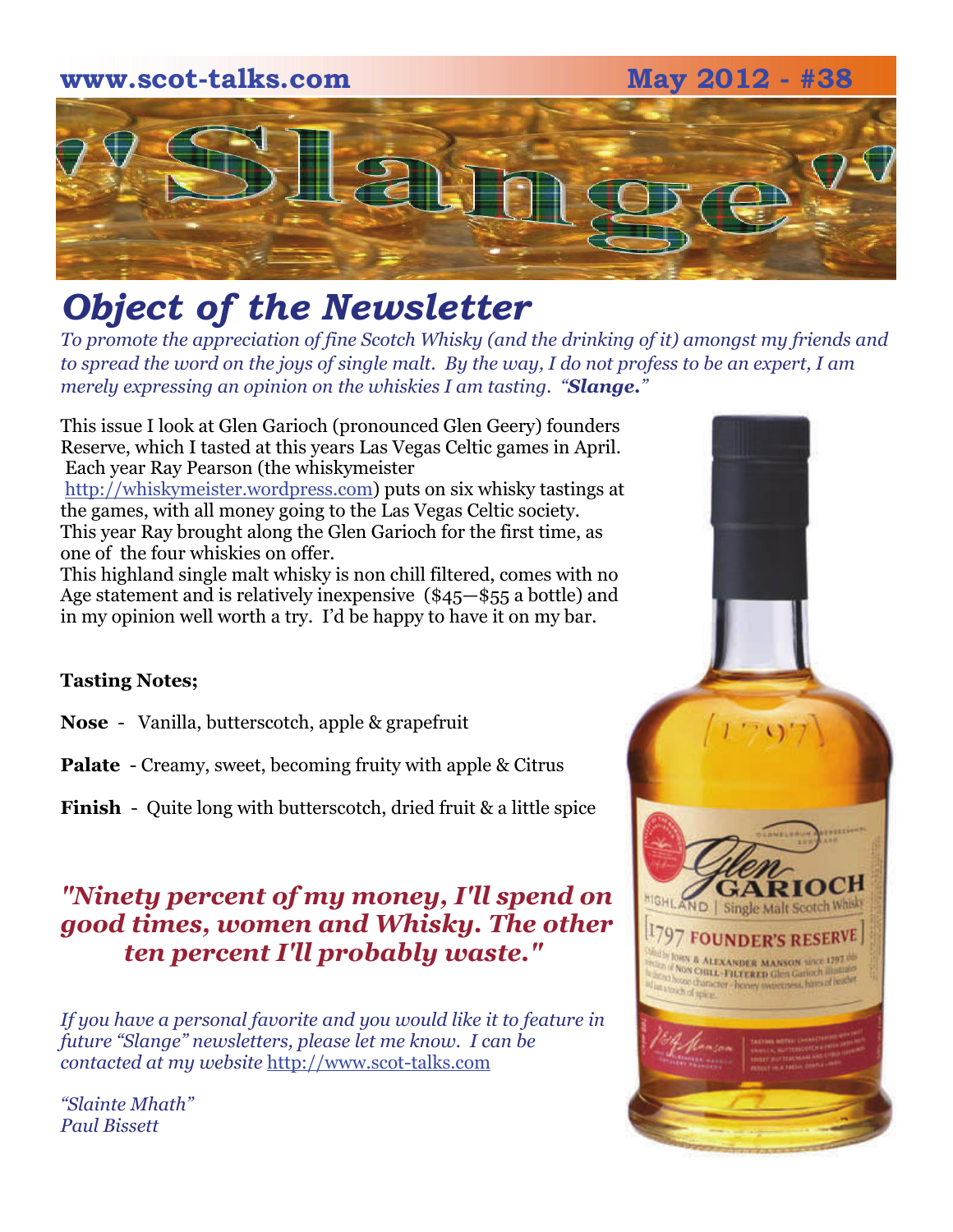# **www.scot-talks.com May 2012 - #38**  $\blacktriangleright$

## **Glen Garioch distillery**

#### **One of Scotland's oldest**

Glen Garioch (pronounced *glen-geery*) was founded in 1797 by Thomas Simpson. This makes it one of Scotland's oldest whisky distilleries that still in operation. The original name was Glengarioch (the Garioch is a fertile strip of local farmland that is well known for producing top quality barley) before changing to Glen Garioch in the 1930s. The distillery is located close to Aberdeen in the small town of Oldmeldrum. The distillery is Scotland's most easterly and has an annual production capacity of over 250,000 gallons.

#### **New expressions**

Glen Garioch is currently owned by Morrison Bowmore, which is a subsidiary of the Japanese company Suntory. They took control in 1994 and one year later, they decided to mothball the distillery (mothballing is the process where a distillery is closed but all the equipment remains intact and ready to go again, when required). Until this point, Glen Garioch had produced a lightly peated style of whisky but when it was reopened in 1997, Suntory decided to stop this practice and go for a non peaty style. The range of whisky is small and has just been completely revamped. This *Founder's Reserve* and a *12 years old* form the main part of the range and these are joined by two vintage expressions, *1978* and *1990* (both of which are in the previous lightly peated style). These were released in Europe in the fall of 2009 and were introduced to the north American and Asian markets recently.

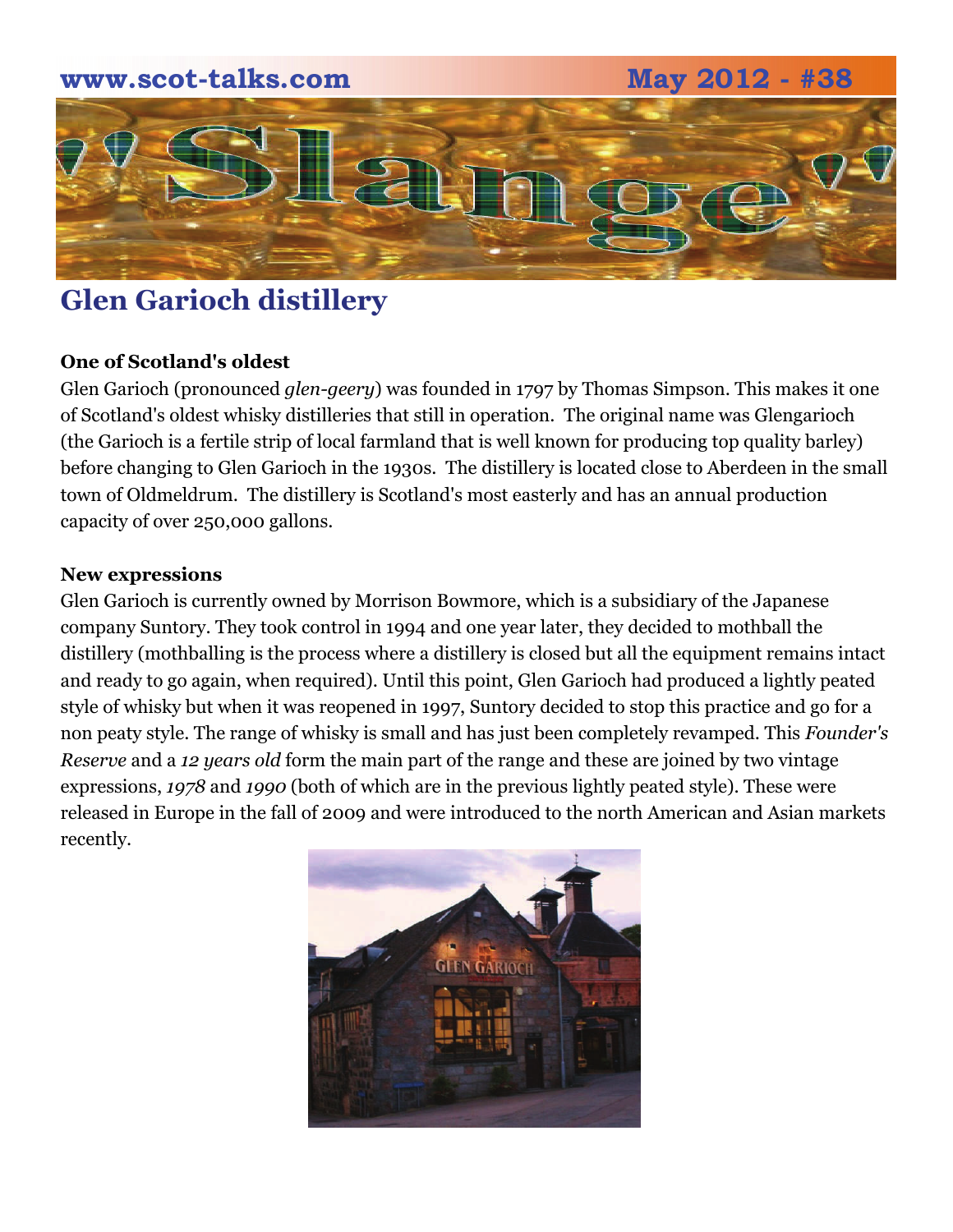

Below is a simple guide to help you choose your single malt Whisky, and the flavor notes you should expect from it. Being Scottish I recommend you find a likely candidate and try it in a bar before buying the whole bottle. With each issue of the newsletter I will add in another Whisky to the flavor map. This Issue; **Glen Garioch Founders reserve** For more information go to *[http://www.glengarioch.com](http://www.glengarioch.com/)*